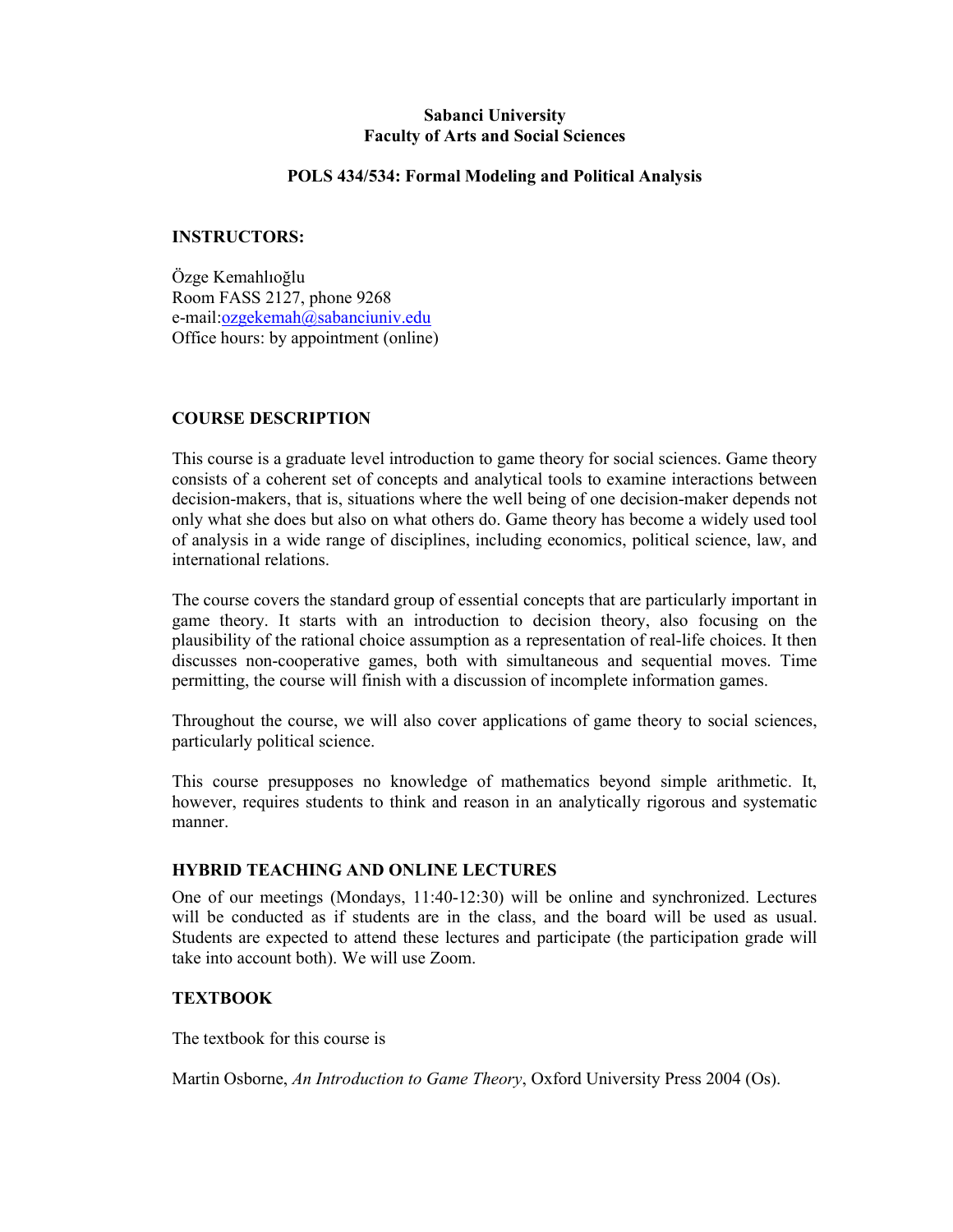The following books will be useful for additional reading

Robert Gibbons, Game Theory for Applied Economists. Princeton, 1992

Avinash Dixit and Barry Nalebuff, Thinking Strategically, Norton, 1991

# HOMEWORKS AND GRADING

Problem sets will be handed out every two-three weeks.

Grading:

Problem sets 20%<br>Participation 10% Participation

Midterm 35% (November 16)<br>Final exam 35% (TBA)  $35\%$  (TBA)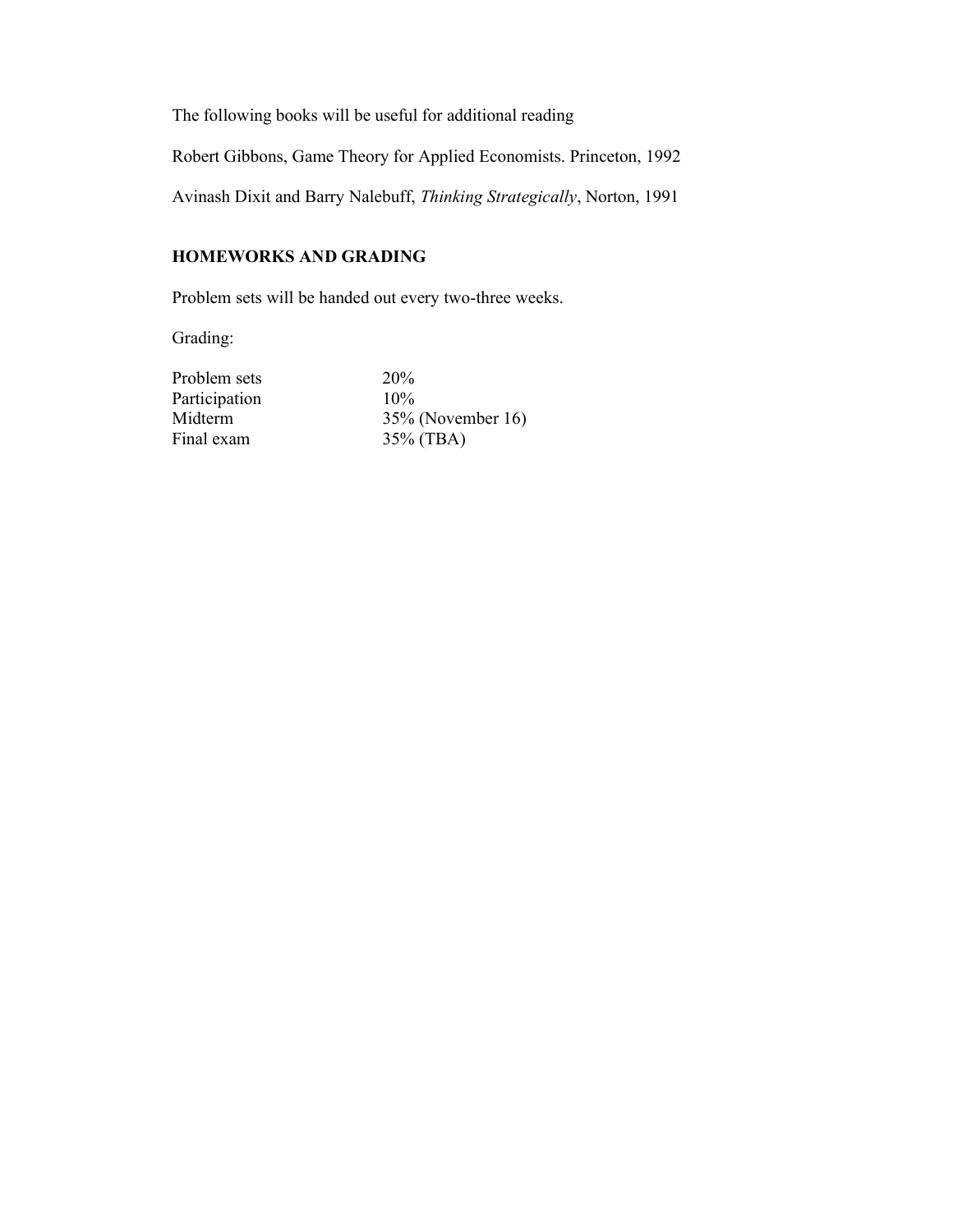### COURSE OUTLINE

## 1. Rational Choice

- a. Rationality assumption, preferences and utility
- b. Reading assignment:

Tversky, Amos and Daniel Kahneman, 1981, "The Framing of Decisions and the Psychology of Choice", Science, New Series, Vol. 211, No. 4481, pp. 453-458.

Herbert A Simon, 1995, "Rationality in Political Behavior", Political Psychology, Vol. 16, No, 1, pp. 45-61.

Lichbach, Mark I., 2003, Is Rational Choice Theory All of Social Science? University of Michigan Press, Chapter 3, 28-40 (e-book)

## 2. Modeling

- a. Constructing a normal form game
- b. Well-known games
- c. Application: Arce, Daniel and Todd Sandler, 2005, "Counterterrorism: A Game-Theoretic Analysis", Journal of Conflict Resolution 49(2): 183-200.
- d. Application: Tsebelis, George, 1989, "The Abuse of Probability Analysis: The Robinson Crusoe Fallacy", American Political Science Review, Vol. 83, No.1, pp. 77-91.
- e. Application: Mark Lichbach. 1990. "Will Rational People Rebel Against Inequality? Samson's Choice." American Journal of Political Science, Vol. 34, No. 4. (Nov., 1990), pp. 1049-1076.
- 3. Analysis in pure strategies
	- a. Domination,
	- b. Nash equilibrium
	- c. Application: Arce, Daniel and Todd Sandler. 2005. "Counterterrorism: A Game-Theoretic Analysis." Journal of Conflict Resolution 49(2): 183-200.
	- d. Application: Geddes, Barbara, 1991, "A Game Theoretic Model of Reform in Latin American Democracies", American Political Science Review, Vol. 85, No. 2, pp. 371-392.
- 4. Mixed strategies
	- a. Analysis on simple games
	- b. Application: Palfrey and Rosenthal (1985)'s model in McCarthy, Nolan and Adam Meirowitz, 2007, Political Game Theory: An Introduction, New York, NY: Cambridge University Press, pg 140